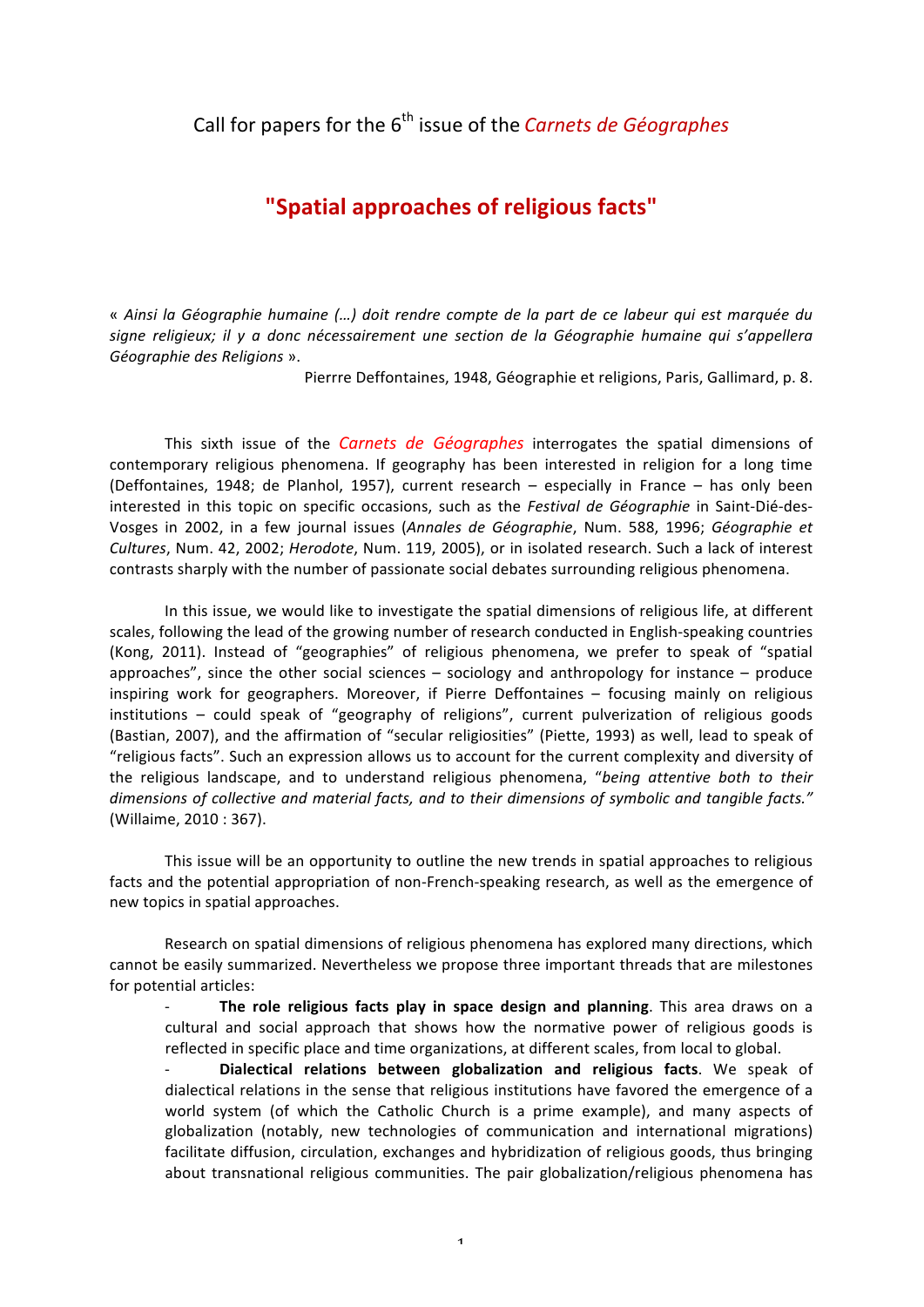to be tackled both at the global scale (logics of diffusion, transnationalization, repartition, geopolitical confrontations) and at the local scale (local transformations due to global phenomena). Papers may interrogate the role of the Nation in this articulation of global and local processes. Even if this level is often neglected, national affiliations can play a crucial role in the transnationalism logics of religious practices, and seem to be present in the actors' representations of these practices (Bava et Capone, 2010). Studies may also investigate the emergence of "antagonistic logics" accompanying globalization (homogenization vs heterogenization of belief systems and practices, transnationalism vs local features), as well as hybridization processes which are developed in the core of some transnational religions (Bava et Capone, 2010; Beyer, 2005; Mary, 2001).

New geographical dimensions of religious facts and their social issues in Northern and Southern cities. This third area is an opportunity to present situations in which different religious communities share common spaces, and the new geographical dimensions of religious facts in a context of diversification of the religious market and of societies' secularization. In some Northern countries, the legitimacy of religious signs - whether it be clothing or physical places  $-$  in urban space is questioned, generating lively debates on the "rightful place" of religious minority groups (Hancock, 2009), and leading to transformations within religious institutions as well (Bonneville, 2001). In Northern and Southern countries, religious dynamics underline the role religious groups play in the integration of new immigrants, and their new functions in urban life.

## Texts, in French or in English, can be submitted for different sections:

- Carnets de recherches: articles (30,000 to 50,000 characters) on completed or in-progress research which open new perspectives in the spatial approaches of religious phenomena from a theoretical and empirical point of view.
- Carnets de terrain: these shorter texts (5,000 to 20,000 characters) will be an opportunity to return to a classical theme of the social sciences of religion, namely the relationship with fieldwork and the conditions for a scientific approach to religion (Barker, 1995). These articles can focus on difficulties encountered in fieldwork and the strategies implemented to face them.
- Carnets de lectures: short texts (10,000 characters), which review seminal and/or current efforts on the spatial approaches of religious facts. This research may draw from geography or from related disciplines such as sociology, anthropology or history.

In addition, this issue may include, in each section, a certain number of articles relevant to the journal's editorial agenda, but not directly related to this specific call for papers.

Frédéric Dejean (Université de Montréal) and Lucine Endelstein (CNRS), issue editors

### **PRACTICAL INFORMATIONS**

The articles with a short presentation of the author(s) (including institution, status) must be sent by November, 15th of 2012 to the following address: lescarnetsdegéographes@gmail.com. This issue is scheduled for May 2013.